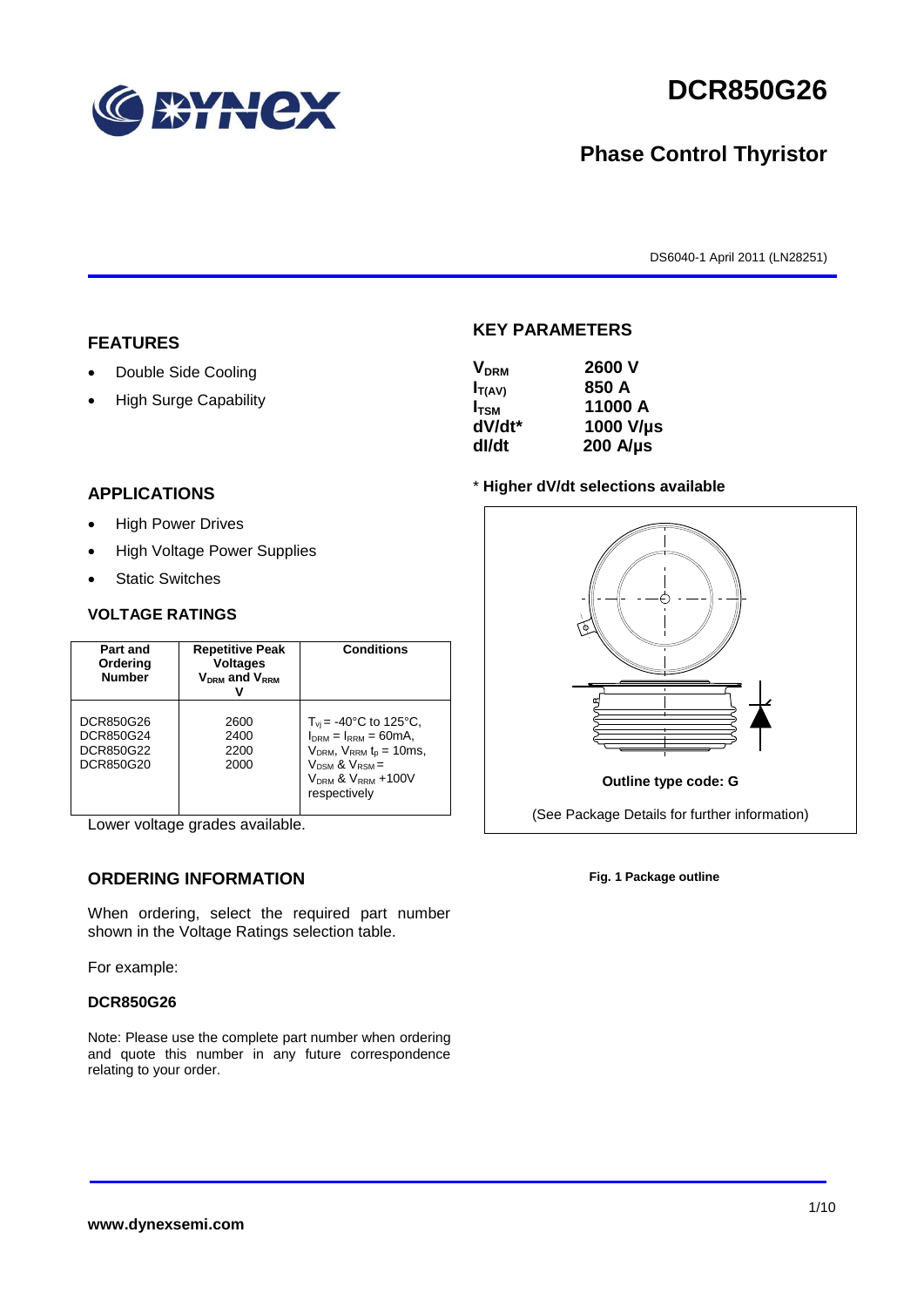

### **CURRENT RATINGS**

**Tcase = 60°C unless stated otherwise**

| Symbol             | <b>Parameter</b>                     | <b>Test Conditions</b>   |      | <b>Units</b> |  |
|--------------------|--------------------------------------|--------------------------|------|--------------|--|
| Double Side Cooled |                                      |                          |      |              |  |
| $I_{T(AV)}$        | Mean on-state current                | Half wave resistive load | 850  | A            |  |
| $I_{T(RMS)}$       | RMS value                            | $\overline{\phantom{a}}$ | 1330 | Α            |  |
| Iт                 | Continuous (direct) on-state current | $\overline{\phantom{a}}$ | 1200 | Α            |  |

#### **SURGE RATINGS**

| Symbol       | <b>Parameter</b>                        | <b>Test Conditions</b>                            | Max.  | <b>Units</b>      |
|--------------|-----------------------------------------|---------------------------------------------------|-------|-------------------|
| <b>I</b> TSM | Surge (non-repetitive) on-state current | 10ms half sine, $T_{\text{case}} = 125^{\circ}$ C | 11.0  | kA                |
| $l^2t$       | $I2t$ for fusing                        | $V_R = 0$                                         | 0.605 | MA <sup>2</sup> s |

#### **THERMAL AND MECHANICAL RATINGS**

| Symbol           | <b>Parameter</b>                      | <b>Test Conditions</b>    |    | Min.  | Max.  | <b>Units</b> |
|------------------|---------------------------------------|---------------------------|----|-------|-------|--------------|
| $R_{th(j-c)}$    | Thermal resistance – junction to case | Double side cooled        | DC |       | 0.035 | °C/W         |
| $R_{th(c-h)}$    | Thermal resistance – case to heatsink | Double side cooled        | DC |       | 0.008 | °C/W         |
| $T_{\nu j}$      | Virtual junction temperature          | <b>Blocking VDRM/VRRM</b> |    |       | 125   | °C           |
| $T_{\text{stg}}$ | Storage temperature range             |                           |    | $-40$ | 140   | °C           |
| $F_m$            | Clamping force                        |                           |    | 12    | 18    | kN           |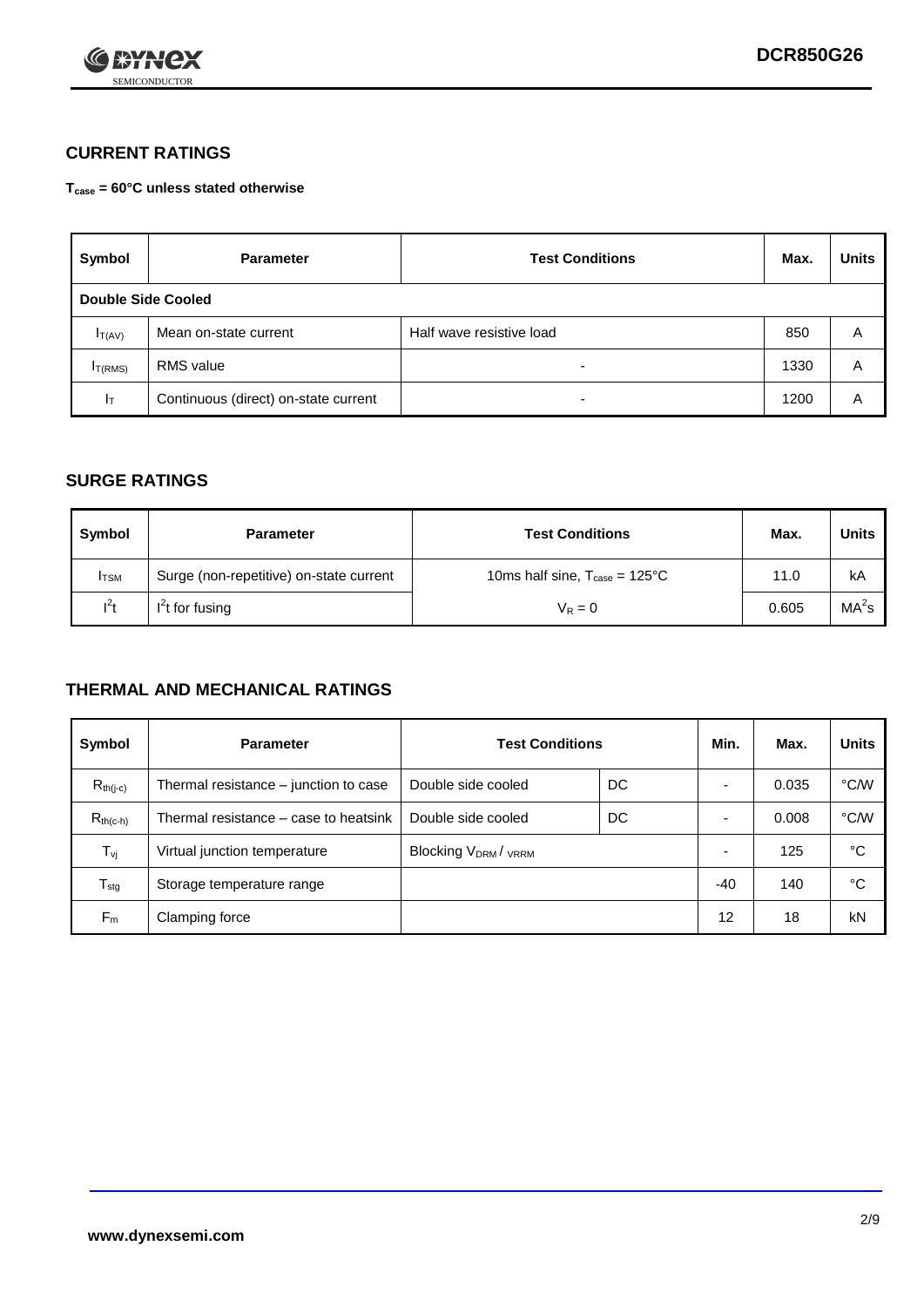

## **DYNAMIC CHARACTERISTICS**

| <b>Symbol</b>     | <b>Parameter</b>                              | <b>Test Conditions</b>                                                |                                                      | Min.                     | Max.                     | <b>Units</b> |
|-------------------|-----------------------------------------------|-----------------------------------------------------------------------|------------------------------------------------------|--------------------------|--------------------------|--------------|
| <b>IRRM</b> /IDRM | Peak reverse and off-state current            | At $V_{RRM}/V_{DRM}$ , $T_{case} = 125^{\circ}C$                      |                                                      |                          | 60                       | mA           |
| dV/dt             | Max. linear rate of rise of off-state voltage |                                                                       | To 67% $V_{DRM}$ , T <sub>i</sub> = 125°C, gate open |                          | $\overline{\phantom{a}}$ | $V/\mu s$    |
| dl/dt             | Rate of rise of on-state current              | From 67% V <sub>DRM</sub> to 1000A<br>Repetitive 50Hz                 |                                                      | $\overline{\phantom{a}}$ | 200                      | $A/\mu s$    |
|                   |                                               | Gate source 30V, 10 $\Omega$ ,                                        | Non-repetitive                                       | $\overline{\phantom{a}}$ | 1000                     | $A/\mu s$    |
|                   |                                               | $t_r$ < 0.5µs, $T_i$ = 125°C                                          |                                                      |                          |                          |              |
| $V_T$             | On-state voltage                              | $I_T = 1500A$ , $T_{case} = 125^{\circ}C$                             |                                                      |                          | 1.70                     | $\vee$       |
| $V_{T(TO)}$       | Threshold voltage                             | $T_{\text{case}} = 125^{\circ}C$                                      |                                                      |                          | 0.95                     | $\vee$       |
| $r_{\text{T}}$    | On-state slope resistance                     | $T_{\text{case}} = 125^{\circ}C$                                      |                                                      | $\blacksquare$           | 0.50                     | $m\Omega$    |
| $t_{\rm gd}$      | Delay time                                    | $V_D = 67\%$ V <sub>DRM</sub> , gate source 30V, 10 $\Omega$          |                                                      | $\overline{\phantom{a}}$ | 3.0                      | μs           |
|                   |                                               | $t_r = 0.5 \mu s$ , $T_i = 25^{\circ}C$                               |                                                      |                          |                          |              |
| $t_{q}$           | Turn-off time                                 | $T_i$ = 125°C, $V_R$ = 100V, dl/dt = 10A/µs,                          |                                                      |                          | 250                      | μs           |
|                   |                                               | $dV_{DR}/dt = 20V/\mu s$ linear to 67% $V_{DRM}$                      |                                                      |                          |                          |              |
| $Q_{\rm S}$       | Stored charge                                 | $I_T = 1000A$ , tp = 1000us, $T_i = 125$ °C,<br>$dl/dt = 10A/\mu s$ , |                                                      |                          | 2200                     | μC           |
| $I_{RR}$          | Reverse recovery current                      |                                                                       |                                                      | $\overline{\phantom{a}}$ | 125                      | A            |
| IL.               | Latching current                              | $T_i = 25^{\circ}C,$                                                  |                                                      | $\overline{\phantom{a}}$ | 1                        | Α            |
| Iн                | Holding current                               | $T_i = 25^{\circ}C,$                                                  |                                                      |                          | 200                      | mA           |

### **GATE TRIGGER CHARACTERISTICS AND RATINGS**

| Symbol          | <b>Parameter</b>         | <b>Test Conditions</b>                       | Max. | <b>Units</b> |
|-----------------|--------------------------|----------------------------------------------|------|--------------|
| $V_{GT}$        | Gate trigger voltage     | $V_{DRM}$ = 5V, $T_{case}$ = 25°C            | 3    | V            |
| V <sub>GD</sub> | Gate non-trigger voltage | At 40% $V_{DRM}$ , $T_{case} = 125^{\circ}C$ | TBD  | V            |
| IGТ             | Gate trigger current     | $V_{DRM}$ = 5V, $T_{case}$ = 25°C            | 300  | mA           |
| lgp             | Gate non-trigger current | At 40% $V_{DRM}$ , $T_{case} = 125^{\circ}C$ | TBD  | mA           |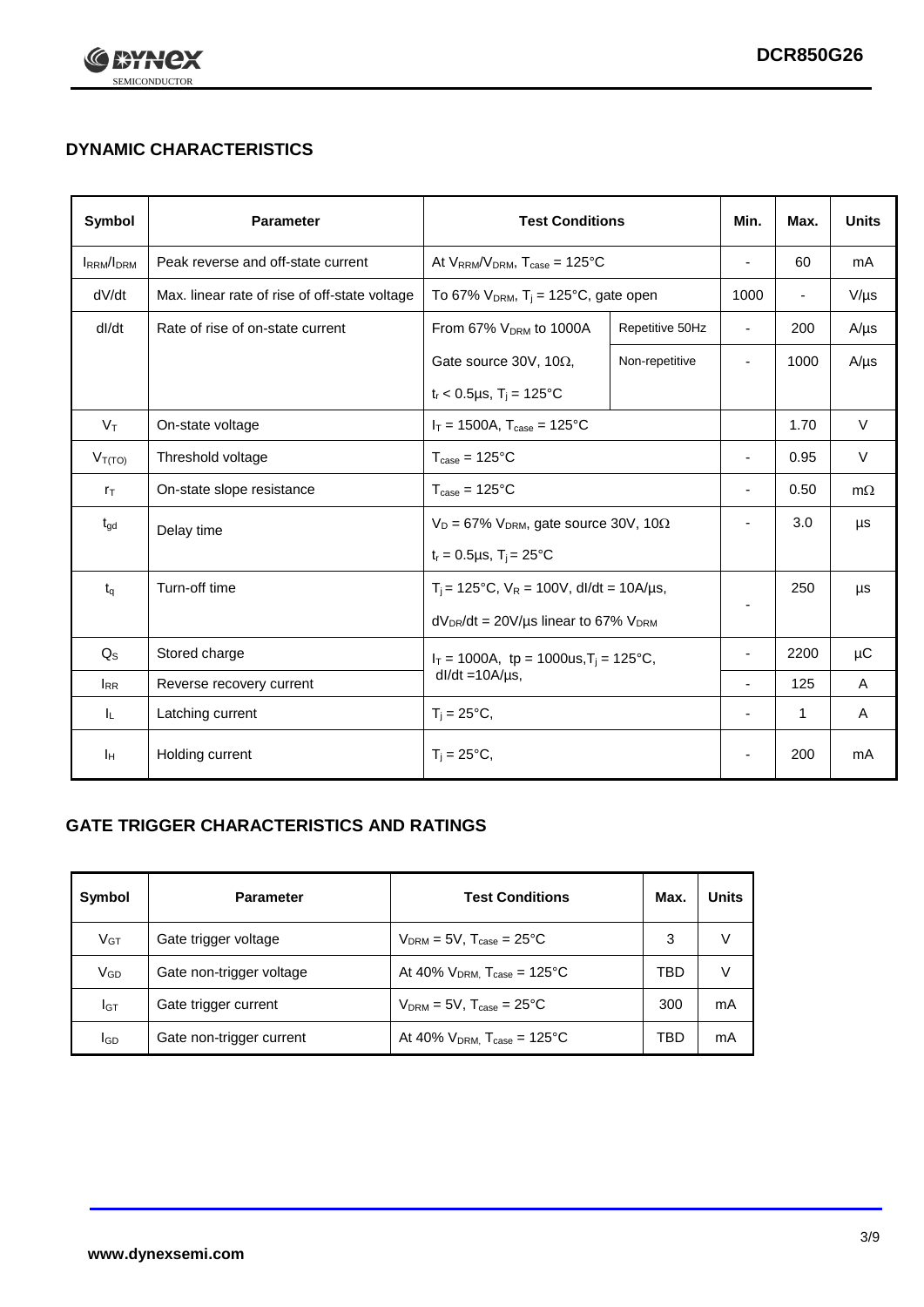

## **CURVES**



**Fig.2 Maximum &minimum on-state characteristics**



**Fig.3 Maximum (limit) transient thermal impedance – junction to case (°C/W)**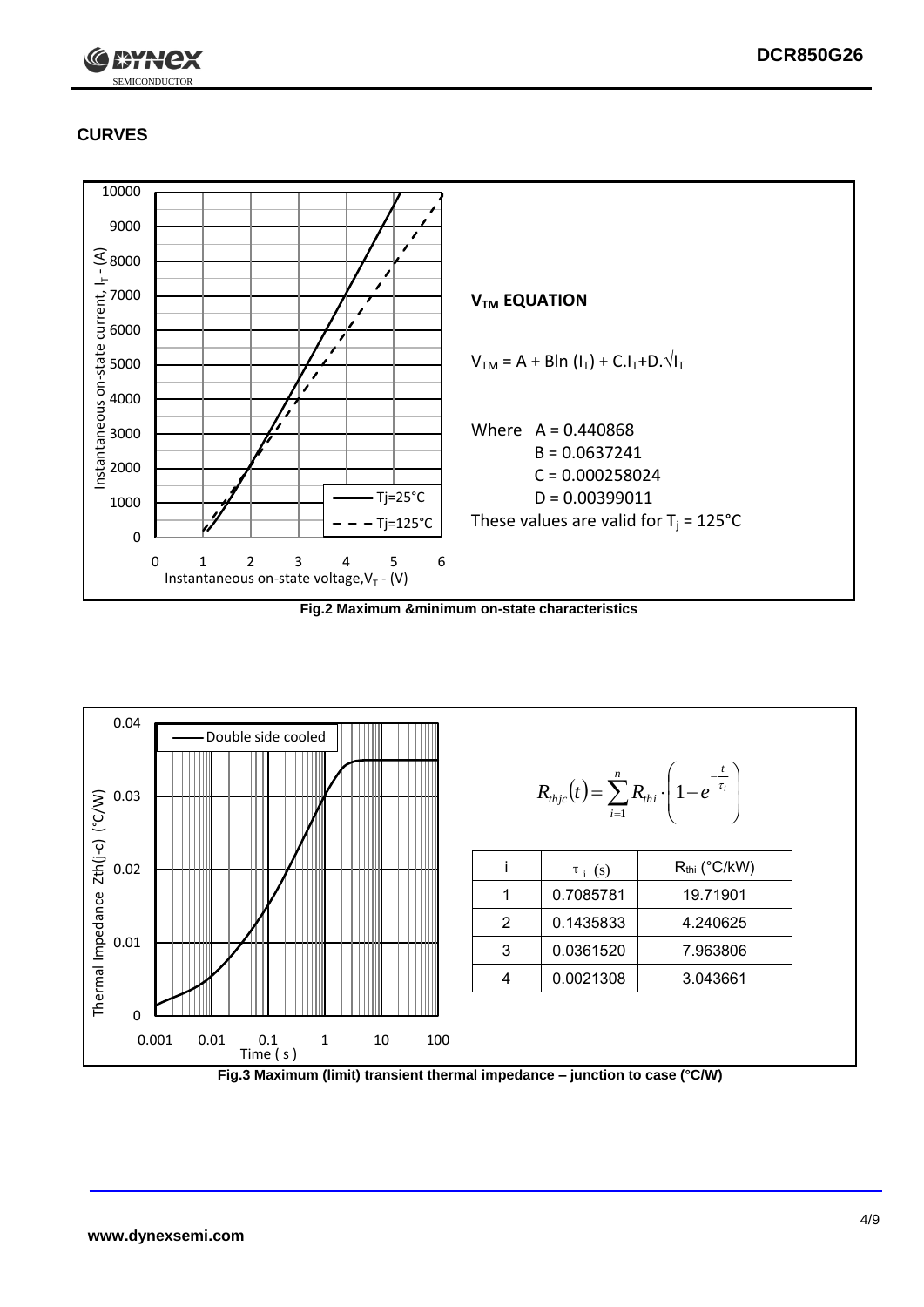



**double side cooled – rectangular wave**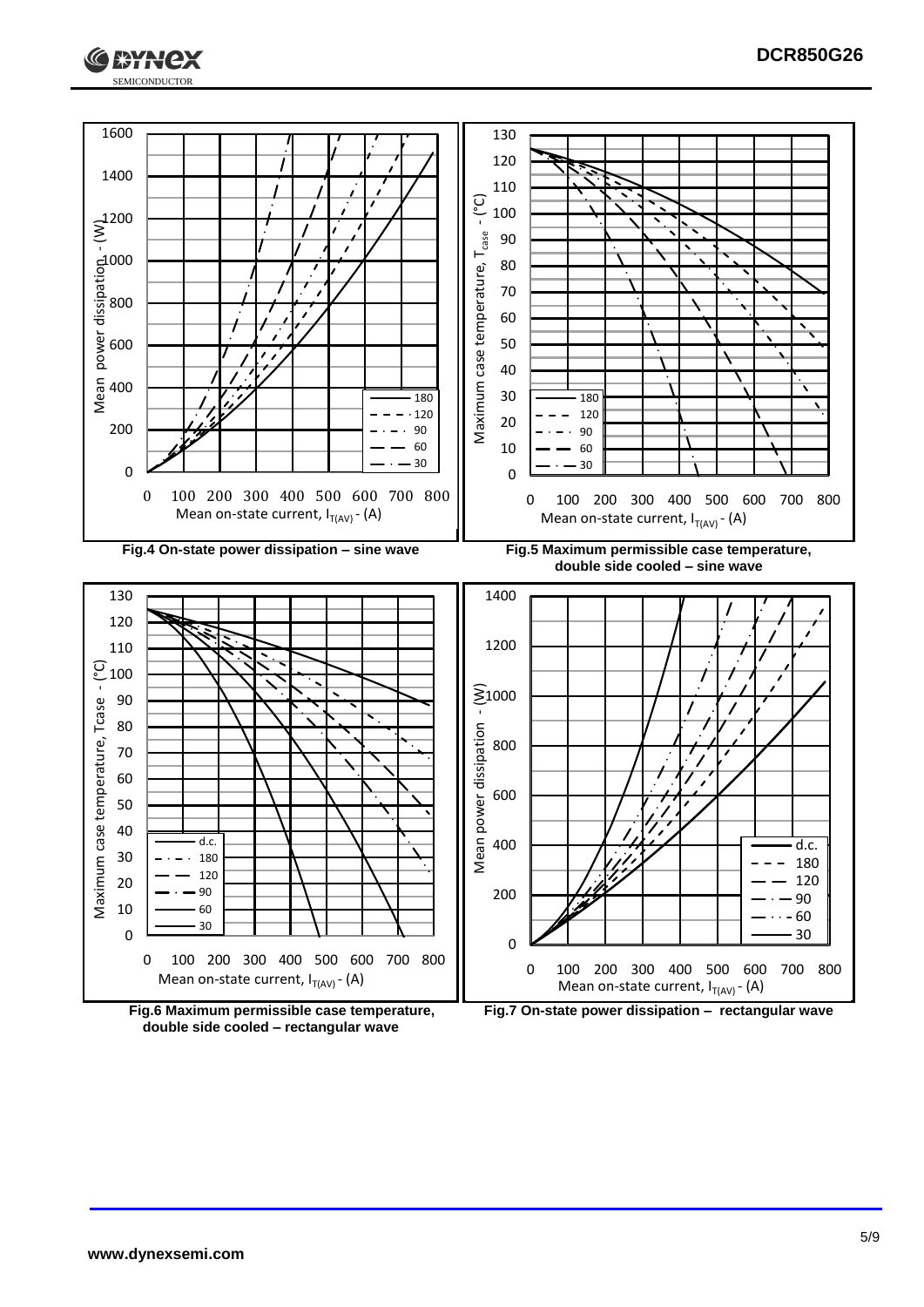

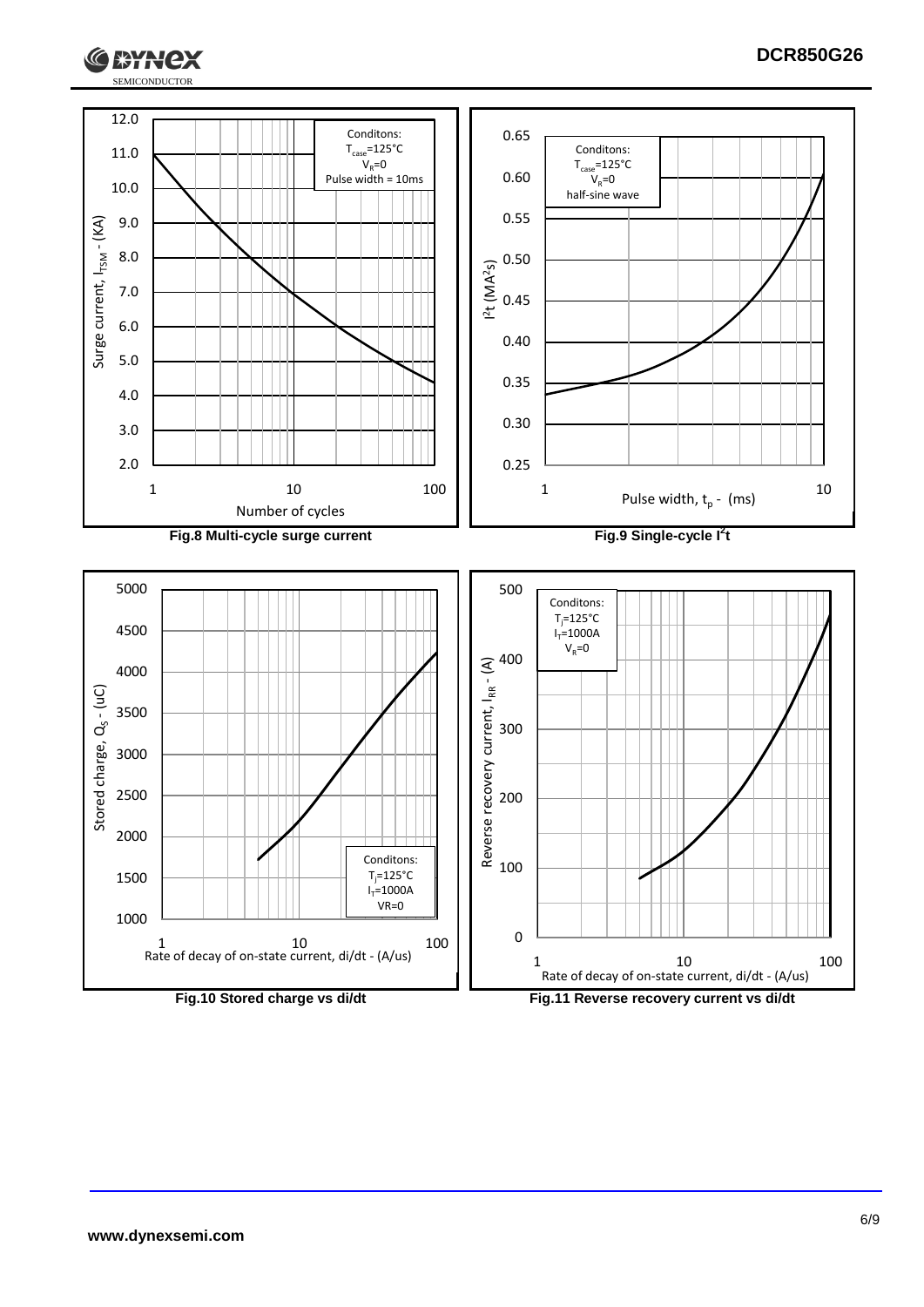

**Fig.12 Gate characteristics**



#### **Fig.13 Gate characteristics**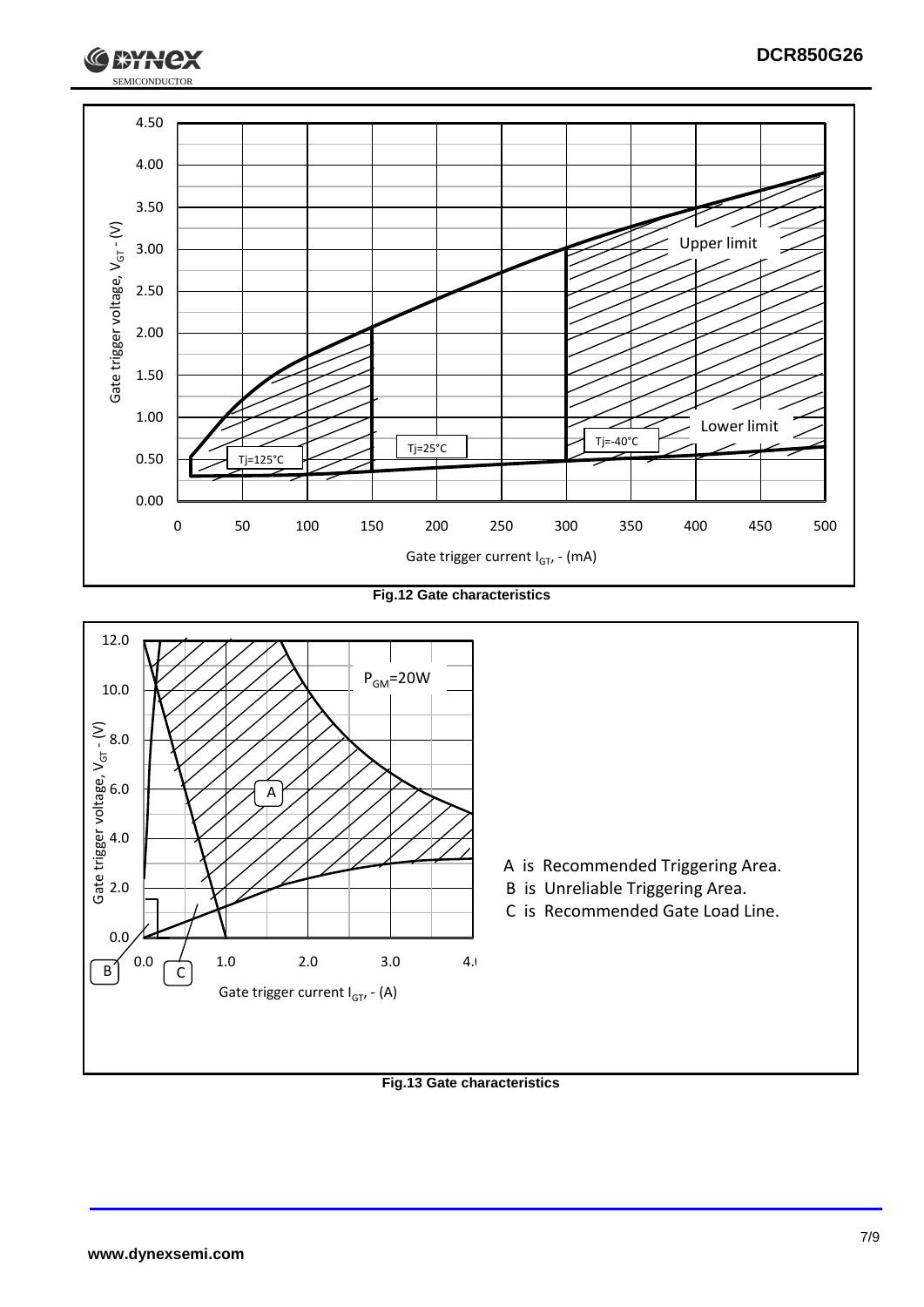

## **PACKAGE DETAILS**

For further package information, please contact Customer Services. All dimensions in mm, unless stated otherwise. DO NOT SCALE.



**Fig.14 Package outline**